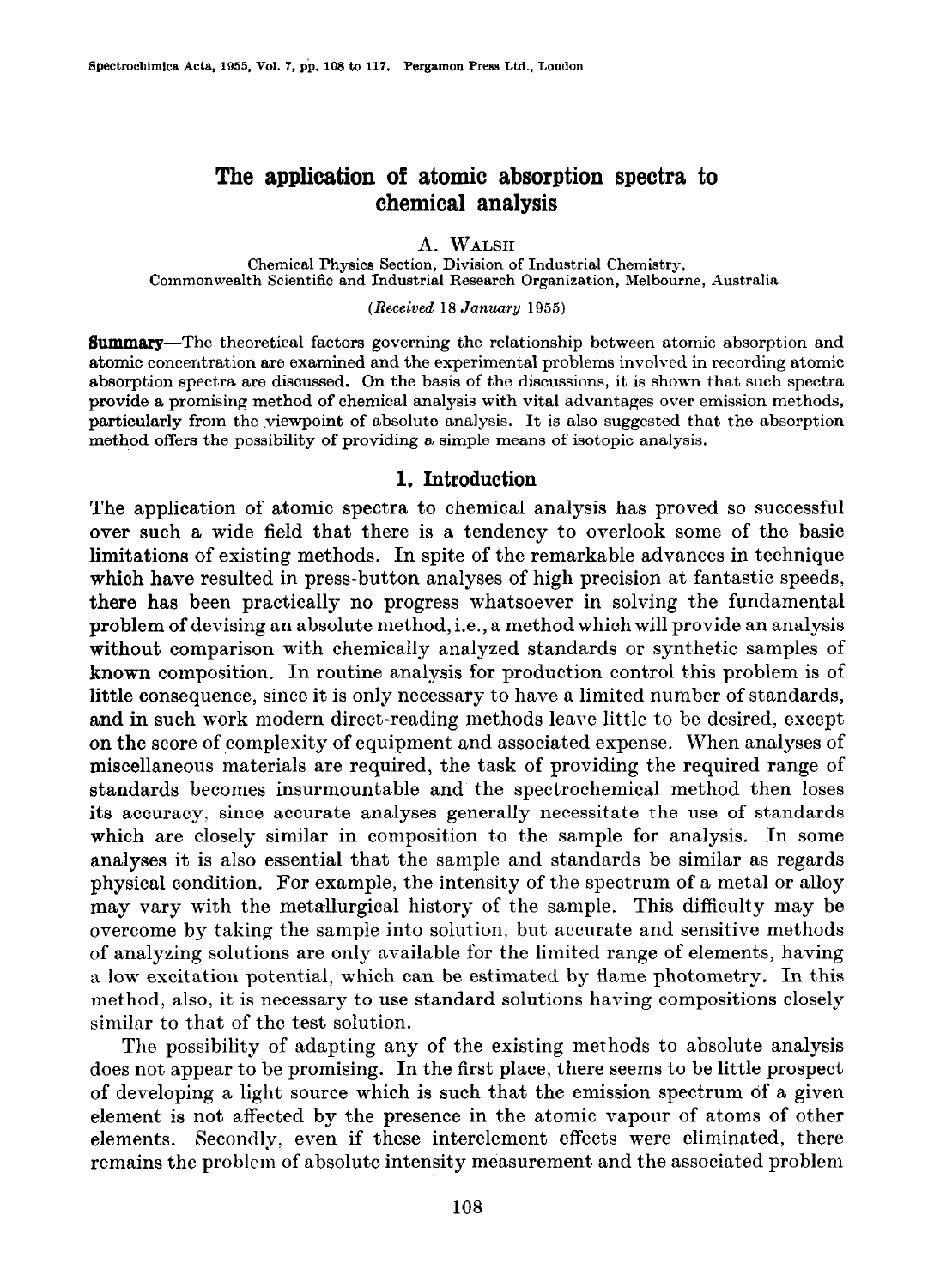of determining the distribution of atoms over the various energy states. In practice there is the third difficulty that electrical discharges of the type now in use do not give a stable output of radiation; modern methods conceal these erratic variations in output by integrating, photographically or photoelectrically, the radiation over a period of several seconds. Finally, there are other problems arising from selfabsorption and self-reversal, and from the fact that the processes of vaporization and excitation are not isolated from each other. A review of these and other aspects of source behaviour has been given elsewhere **[l].** 

At the present stage of its development there is no doubt that the major obstacle to further progress in the technique of spectrochemical analysis is the occurrence of interelement effects, since if these could be eliminated it would be possible to use the same set of standards for the determination of any one element in any material. With existing emission methods the intensity of a given spectrum line due to one particular concentration of an element in different materials varies greatly. For example, PROKOF'EV [2] reports that for the same concentration of silicon the intensity of the silicon lines in the spark spectrum of steel is eight times as great as in brass, and in duralumin the intensity is even less. Many other examples of interelement effects have been published.

No satisfactory explanation of these effects has yet been given, nor can one be expected, since the phenomena occurring in the arc and spark discharges used as light sources are far too complex to permit of any theoretical analysis, and the approach to the subject seems likely to remain essentially empirical. It seems possible, however, to arrive at certain broad conclusions. Since interelement effects are usually of the same order of magnitude for different spectrum lines of a given element, corresponding to transitions between different energy states, they probably arise from changes in the concentration of atomic vapour rather than changes in the excitation conditions. However, such changes cannot occur in sources in thermal equilibrium at a constant temperature. Thus, if thermal equilibrium is assumed, then interelement effects must necessarily be due to a change in the temperature of the atomic vapour. Whilst the behaviour of the electrical discharges used in spectrochemical analysis shows that it is not justifiable to assume thermal equilibrium or to ascribe a temperature to the discharge, it is instructive to consider the effects of changes in temperature on a mass of atomic vapour in thermal equilibrium.

Consider the emission of a spectrum line due to the transition from an excited state j, of excitation energy  $E_j$ , to a ground state of energy  $E_0 = 0$ . Then if  $P_j$ and  $P_0$  are the statistical weights for the excited state and ground state respec tively, the number of atoms in the excited state,  $N_i$ , is related to the number of atoms in the ground state,  $N_{\rm n}$ , by the relation

$$
N_j = N_0 \frac{P_j}{P_0} e^{-\frac{E_j}{kT}} \tag{1}
$$

and, neglecting self-absorption and induced emission, the intensity of the emitted line is proportional to  $N<sub>i</sub>$ .

In order to illustrate the magnitude of  $N_s/N_o$ , the calculated values for resonance lines of various elements at different temperatures are given in Table **1.**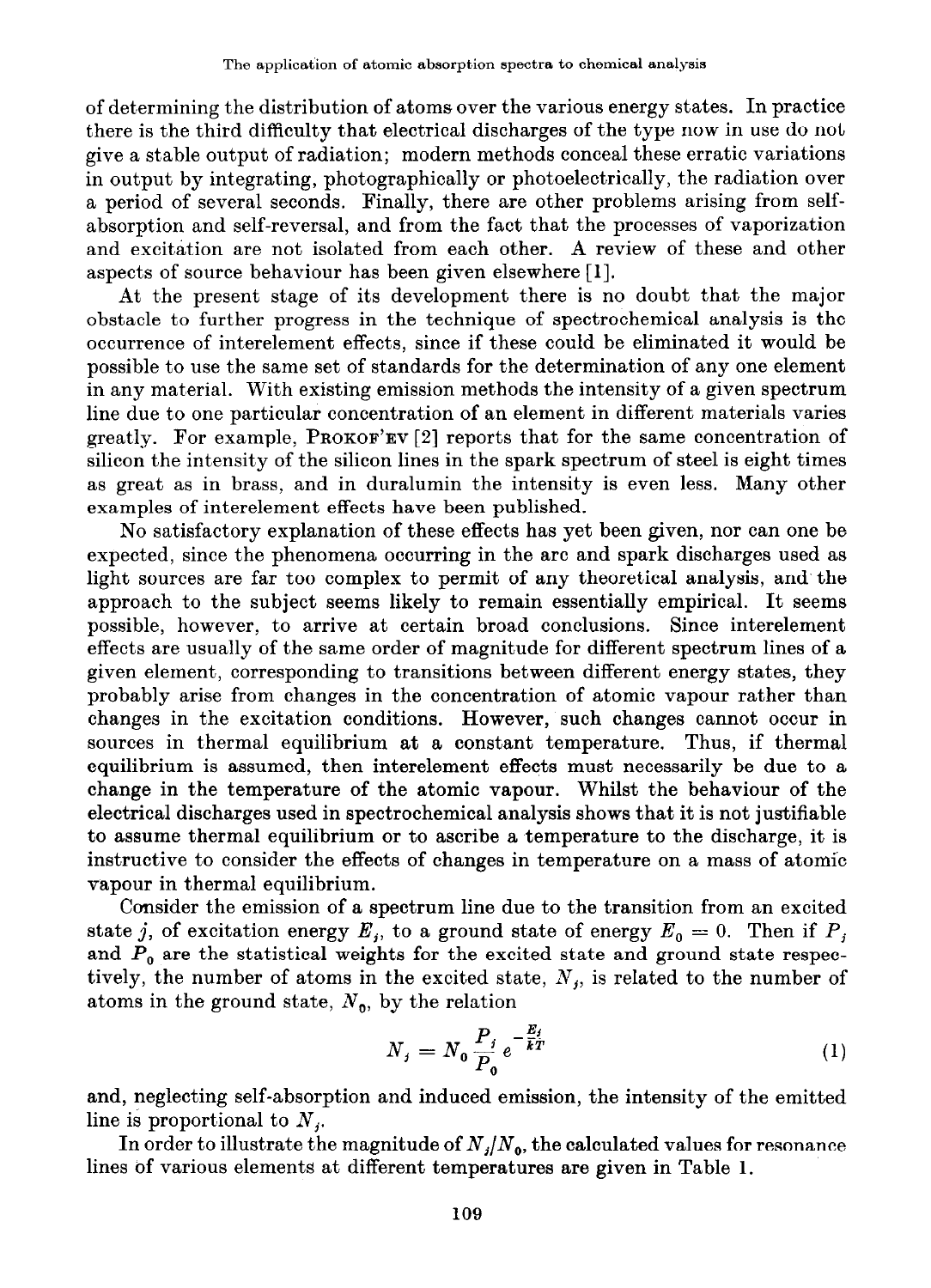#### **A. WALSH**

| Resonance<br>line   | $\label{eq:transitation} \begin{minipage}{0.5\linewidth} \textit{transition} \end{minipage}$             | $P_j/P_0$      | $N_j/N_0$ |                                                                                                             |  |                       |  |
|---------------------|----------------------------------------------------------------------------------------------------------|----------------|-----------|-------------------------------------------------------------------------------------------------------------|--|-----------------------|--|
|                     |                                                                                                          |                |           | $T = 2,000$ <sup>o</sup> K $T = 3,000$ <sup>o</sup> K $T = 4,000$ <sup>o</sup> K $T = 5,000$ <sup>o</sup> K |  |                       |  |
| $Cs 8521 \text{ Å}$ | $\mid {^{2}}S_{1/2} - {^{2}}P_{3/2} \mid$                                                                | $2^{\circ}$    |           | $ 4.44 \times 10^{-4}  7.24 \times 10^{-3}  2.98 \times 10^{-2}$                                            |  | $6.82\times10^{-2}$   |  |
| Na 5890 A           | $3S_{1/2}-2P_{3/2}$                                                                                      | $\overline{2}$ |           | $9.86 \times 10^{-6}$ 5.88 $\times 10^{-4}$ 4.44 $\times 10^{-3}$                                           |  | $1.51 \times 10^{-2}$ |  |
| Ca 4227 Å           | ${}^{1}S_0 - {}^{1}P_1$                                                                                  | $\bf{3}$       |           | $1.21 \times 10^{-7}$ 3.69 $\times$ 10 <sup>-5</sup> 6.03 $\times$ 10 <sup>-4</sup>                         |  | $3.33\times10^{-3}$   |  |
|                     | $\text{Zn } 2139 \text{ Å } \left  \begin{array}{c} 1_{\text{S}_0} - 1_{\text{P}_1} \end{array} \right $ | $\bf 3$        |           | $7.29\times 10^{-15}$ $\mid 5.58\times 10^{-10}$ $\mid$ $1.48\times 10^{-7}$                                |  | $4.32 \times 10^{-6}$ |  |

Table 1. *Values of*  $N_j/N_0$  for various resonance lines

It will be seen that in nearly all cases the number of atoms in the first excited state is only a small fraction of the numbers of atoms in the ground state. The fraction only becomes appreciable at high temperatures for states of low energy. Since most elements have their strongest resonance line at wavelengths below 6,000 A, and since we shall be concerned mainly with flames or furnaces having temperatures below 3,000°K, we may regard  $N_i$  as negligible compared to  $N_0$ . The fraction of atoms in higher excited states is much less than those given above, and thus  $\Sigma N_i$  is also negligible compared with  $N_0$ , and the latter can be considered as equal to the total number of atoms, N.

Thus, whilst the number of excited atoms varies exponentially with temperature, the number of atoms in the ground state remains virtually constant and therefore the integrated absorption  $\int K_y \, dy$  due to transitions from the ground state is independent of temperature. (This discussion only applies to atoms having a ground state well removed from the lowest excited state; the case of atoms having a multiplet ground state is discussed in Section 2.)

On the basis of the above discussion it would appear that atomic absorption spectra would have important advantages over emission spectra as a means of chemical analysis. It is therefore surprising to note that the research in this field has been devoted almost exclusively to emission spectra; the annual review [3] of progress in spectrochemical analysis is, in fact, given under the general title of "emission spectroscopy." Apart from the special case of estimating the contamination of room and laboratory atmospheres by 'mercury vapour, the application of atomic absorption spectra to chemical analysis appears to have been confined to astrophysical work on the determination of the composition of the solar and stellar atmospheres.

The purpose of this paper is to examine the theoretical factors governing the relationship between atomic absorption and atomic concentration and to discuss the experimental problems involved in recording atomic absorption spectra. On the basis of these discussions, it is shown that such spectra, provide a promising method of chemical analysis with vital advantages over emission methods, particularly from the viewpoint of absolute analysis. It is also suggested that the absorption method offers the possibility of providing a simple means of isotopic analysis.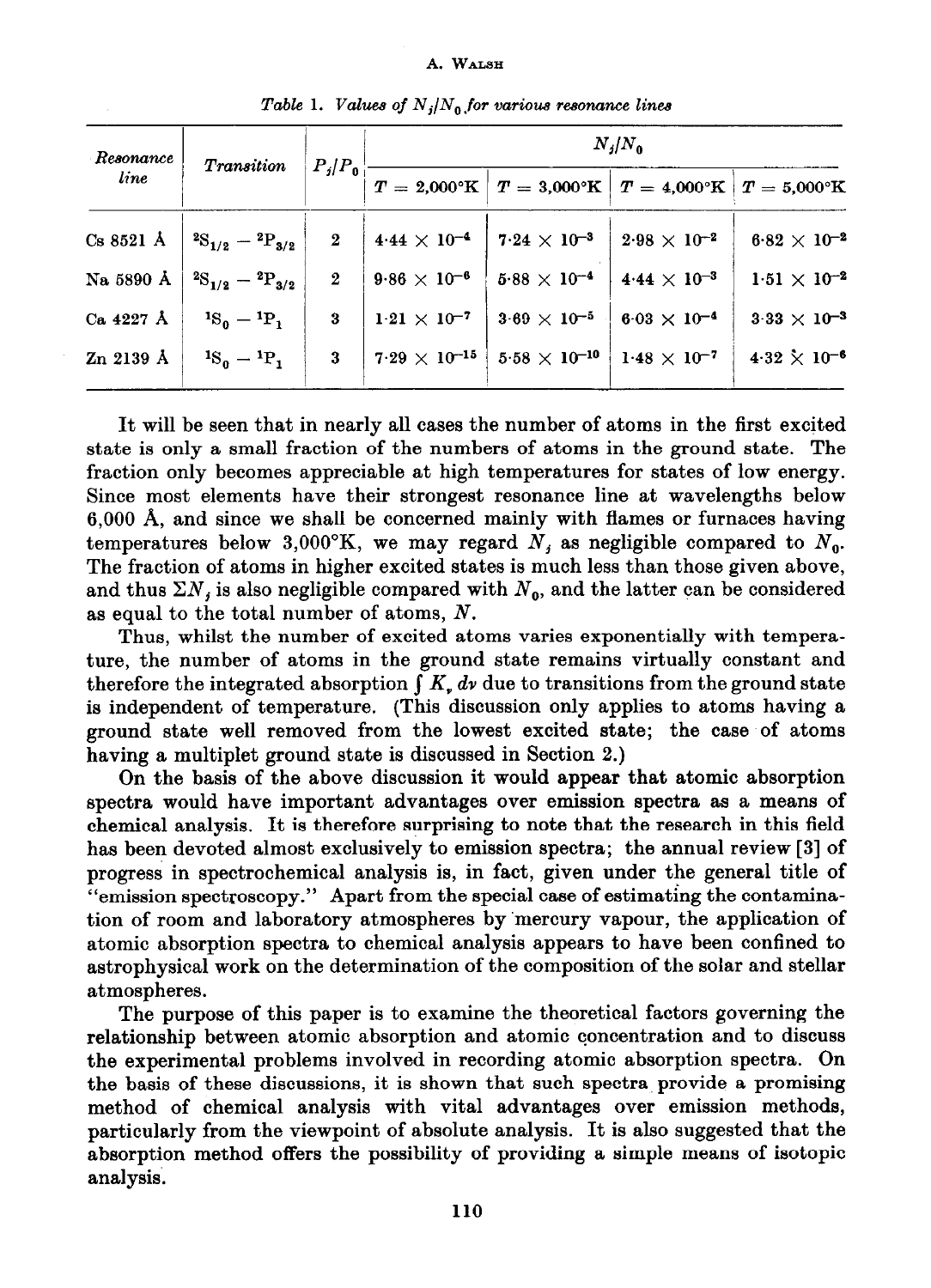### **2. Variation of atomic absorption with atomic concentration**

The relationships between atomic absorption and atomic concentration, under various conditions, are fully discussed in several papers, mainly in astrophysical journals, and in standard reference books **[4-s].** For the purpose of this discussion it is sufficient to consider only the most fundamental of these relationships. In this section the discussion will be further restricted by assuming that atomic absorption lines possess no fine structure; the case of isotopic hyperfine structure is discussed later in Section **4.** 

Consider a parallel beam of radiation of intensity,  $I_{0}$ , at frequency v incident on an atomic gas or vapour of thickness  $l$  cm. Then if  $I_r$  is the intensity of the transmitted beam, the absorption coefficient  $K_r$  of the vapour at frequency  $\nu$  is defined by

$$
I_{\bullet} = I_{0_{\bullet}} e^{-K_{\bullet}l} \tag{2}
$$

The dependence of  $K_r$ , on  $\nu$ , i.e., the shape of the absorption line, is determined by the nature of the transition involved in the absorption and on the physical conditions such as temperature, pressure, and electrical fields, to which the atoms are subjected during the measurement.

According to classical dispersion theory, the relationship between absorption and concentration is given by

$$
\int K_{\nu} dv = \frac{\pi e^2}{mc} N_{\nu} f \tag{3}
$$

where  $e$  is the electronic charge,  $m$  the electronic mass,  $c$  the velocity of light, N, the number of atoms per cm<sup>3</sup> which are capable of absorbing in the range  $\nu$  to  $y + dy$ , and f, the oscillator strength, is the average number of electrons per atom which can be excited by the incident radiation. Equation **(3)** is not valid for strong absorption lines, since it assumes that the refractive index is of the order of 1 over the breadth of the absorption line.

For a resonance line due to a transition from a ground state which is well separated from the lowest excited state,  $N<sub>r</sub>$  can be considered as equal to  $N$ , the total number of atoms per cm3 (see Table **1).** If, however, the transition does not originate in the ground state, or if there is a multiplet ground state, then the number of atoms capable of absorbing is given by

$$
N_r = N \frac{P_i e^{-\frac{B_i}{kT}}}{\sum P j e^{-\frac{B_j}{kT}}}
$$
\n(4)

where i denotes the initial state involved in the transition, and the summation in the denominator extends over all possible energy states. In practice, of course, the sunimation can be restricted to the low-lying levels.

In terms of transition probabilities the equation corresponding to equation (3) is

$$
\int K_{\bullet} d\nu = \frac{\lambda^2 P_j}{8\pi P_i} \cdot N_{\bullet} A_{ji} \left( 1 - \frac{P_i}{P_j} \frac{N_j}{N_{\bullet}} \right) \tag{5}
$$

where  $\lambda$  is the wavelength at the centre of the absorption line,  $P_i$  and  $P_j$  are the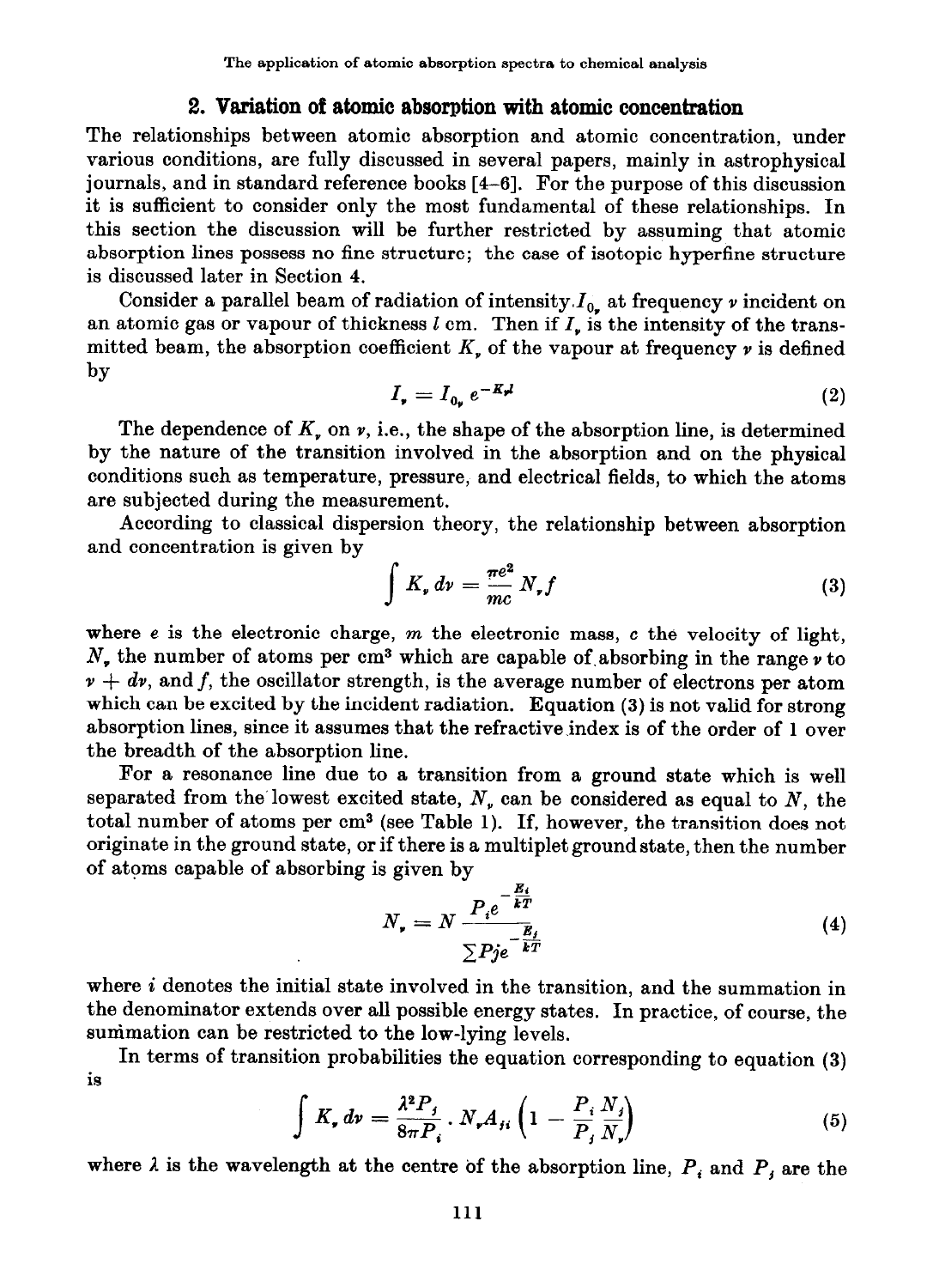#### **A. WALSH**

statistical weights of the lower and upper states, respectively, involved in the transition, and  $A_{ji}$  is the Einstein coefficient of spontaneous emission for the  $j \rightarrow i$  transition.  $N_j$  is the number of atoms in the upper electronic state, and will generally be negligible compared with  $N_{\nu}$ , and in this case equation (5) reduces to the well-known relation:

$$
\int K_{\nu} dv = \frac{\lambda^2 P_j}{8\pi P_i} N_{\nu} A_{ji}
$$
\n(6)

In the general case  $N<sub>s</sub>$  is given by (4), but for resonance lines is equal to N. Similarly, if the transition from the jth to ith state is the only one which can occur, as in the case for resonance lines,  $A_{ji} = 1/\tau$ , where  $\tau$  is the mean life of an atom in the excited state j.

Equations (3) and (6) provide simple relationships between absorption and concentration, and it is now necessary to investigate whether they can be applied to a practical method of spectrochemical analysis. Since the intensities of spectrum lines are usually expressed in terms of oscillator strengths, it is convenient to consider equation (3).

Firstly, it is necessary to know whether suitable absorption lines occur in regions of the spectrum which are amenable to measurement. In terms of sensitivity, it is obviously desirable to use the strongest resonance lines, and in general these will correspond to the strongest lines occurring in emission spectra. These are listed in a paper by **MEGQERS [7],** and reference to this shows that with the exception of the rare gases, hydrogen, mercury, the halogens and the metalloids, all elements have their most sensitive lines in the region  $2,000-9,000$  Å. Thus the lines for all the more common elements all lie in regions of the spectrum where measurements are simple to make.

The oscillator strengths of some of these lines have been determined, and are listed in Table 2. Theoretical calculation **[S-14]** of f-values is possible for atoms having simple electronic structures, but has not yet been carried out for heavy atoms having a complex structure. **BATES** and **DAMGAARD [15]** have described a simplified theoretical method and have published tables from which the absolute strengths can be rapidly obtained. The method has been shown to give accurate results for all transitions in the lighter simple systems, but there are insufficient experimental data to enable one to judge to what extent the method can be applied to the more complex electronic structures.

It is interesting to note that the oscillator strength for the strongest'copper line is approximately the same as for the alkali metals, in spite of the fact that the closed 3d shell of the copper atom is not nearly so tightly bound as the inner electron shells of the alkali metals. By comparison with the f-values of other elements in Group **1,** it seems probable that rubidium, silver, and gold will have  $f$ -values of the order of 0.7 for their strongest resonance lines. Similarly, the Group 2 elements Zn and Sr may be expected to have f-values of the order of 2 for their strongest lines.

It' does not appear possible at the present time to make any corresponding estimates of the oscillator strengths of spectral lines of other elements, particularly those such as iron and cobalt, with complex electronic structures and multiplet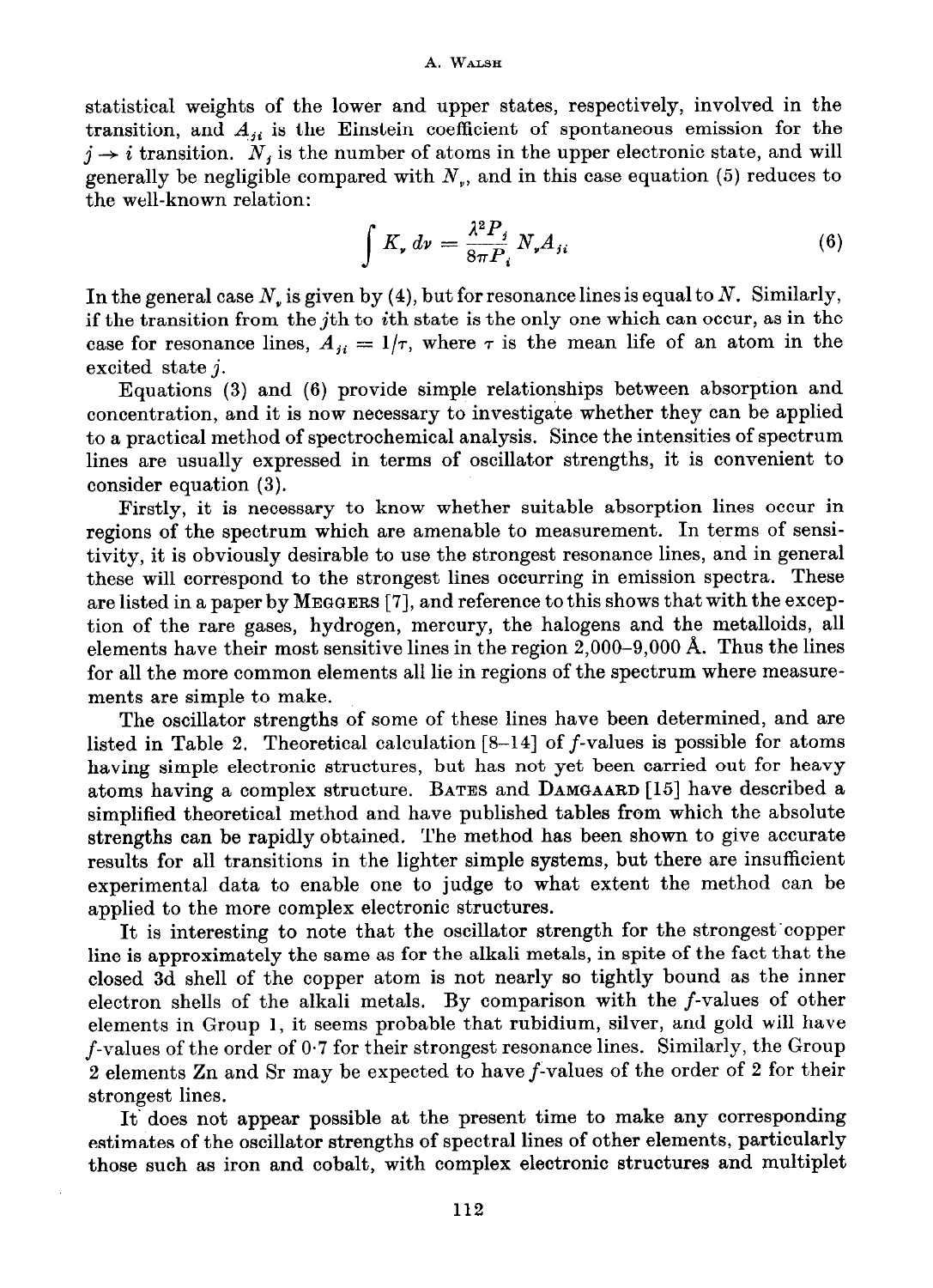ground states. The possibility of determining approximate f-values for such elements by a simple experimental method is discussed in Section **4.** 

For those elements for which the oscillator strengths are known, the atomic concentration can be determined from the integrated absorption coefficient, using equation (3); the experimental problems involved in measuring such coefficients are discussed below.

| Resonance line | Transition                                          | $\boldsymbol{f}$              | Reference    |
|----------------|-----------------------------------------------------|-------------------------------|--------------|
| Li 6708 Å      | ${}^{2}\mathrm{S}_{1/2}$ - ${}^{2}\mathrm{P}_{3/2}$ | 0.50                          | $^{[9]}$     |
| Na 5890        | ${}^{2}S_{1/2} - {}^{2}P_{3/2}$                     | 0.70                          | $[16]$       |
| K 7665         | ${}^{2}S_{1/2} - {}^{2}P_{3/2}$                     | 0.64                          | $[17]$       |
| Cu 3247        | ${}^{2}S_{1/2} - {}^{2}P_{3/2}$                     | 0.62                          | $[18]$       |
| Cs 8521        | ${}^{2}S_{1/2} - {}^{2}P_{3/2}$                     | 0.66                          | $[19]$       |
| Be 2349        | ${}^{1}S_0 - {}^{1}P_1$                             | $1.82$ <sup>*</sup> $\dagger$ | [11, 13, 14] |
| Mg 2852        | $^{1S}0 - ^{1P}1$                                   | $1.74*$                       | [13, 14]     |
| Ca 4227        | ${}^{1}S_{0} - {}^{1}P_{1}$                         | $2.28$ *†                     | [12, 13, 14] |
| Cd 2288        | $^{18}S_0 - ^{1}P_1$                                | 1.20                          | $[20]$       |
| Ba 5535        | $^{18}$ <sub>0</sub> - $^{1}P_1$                    | 2.10                          | [21]         |
| Hg 1849        | $^{1S}0 - ^{1P}1$                                   | $1-19$                        | [22]         |
| Tl 2769        | ${}^{2}\mathrm{P}_{1/2} - {}^{2}\mathrm{D}_{3/2}$   | 0.20                          | [23]         |
| $Cr$ 4254      | $^{7}S_3 - ^{7}P_4^0$                               | 0.084                         | $[24]$       |
| Ni 3415        | ${}^{3}D_{3}-{}^{3}F_{4}^{0}$                       | 0.02                          | [25]         |
| Fe 3720        | $a^5D_4 - z^5F_5$                                   | 0.013                         | $[29]$       |

**\* Theoretical values.** 

**7 BIERMANN and TREFFTZ [13] state that these values should be corrected according to the method**  described in ref. 14. See also the values quoted in ref. 30.<br>**Footnote.** Since the purpose of this table is to indicate the order of the f-values for various lines, the

**values obtained by different observers are not included. They are discussed by KORFF and BREIT [26] and by MITCHELL and ZEMANSKY [a].** 

### 3. Experimental determination of atomic absorption coefficients

The shape of an atomic absorption line is determined by (a) the natural width of the line due to the finite lifetime of the excited state; (b) the Doppler contour due to the motions of the atoms relative to the observer; (c) pressure broadening, either by atoms of the same kind giving rise to resonance broadening or to foreign gases;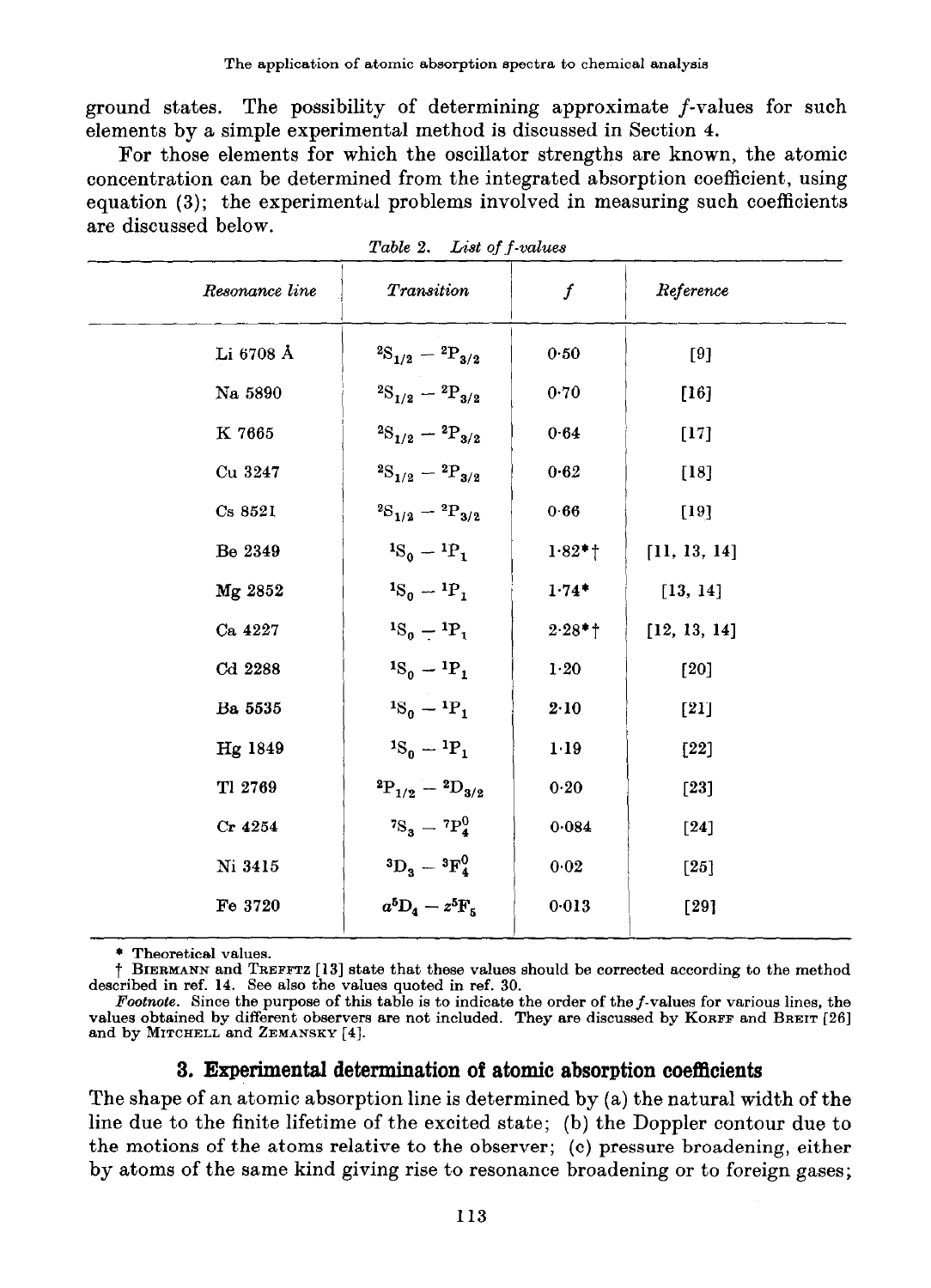**and (d)** Stark broadening due to external electric fields or to neighbouring charged particles. The natural width of an atomic spectral line is of the order of  $10^{-4}$  Å, and for the purposes of this discussion is negligible compared to the width due to other causes.

The Doppler width of a line is given by

$$
D_{\lambda} = 1.67 \frac{\lambda}{C} \sqrt{\frac{2RT}{M}}
$$
 (7)

where  $R$  is the universal gas constant and  $M$  is the atomic weight. Typical values of *D,* are given in Table 3.

| Element       | λ    | M        | $D_{\lambda}$          |                        |                        |
|---------------|------|----------|------------------------|------------------------|------------------------|
|               |      |          | $1,000$ <sup>o</sup> K | $2,000$ <sup>o</sup> K | $3.000$ <sup>o</sup> K |
| Na            | 5890 | 22.3     | $0.028$ Å              | $0.039$ Å              | $0.048$ Å              |
| Cu            | 3247 | $63 - 6$ | $0.0092$ Å             | $0.0013$ Å             | $0.016$ Å              |
| $\mathbf{Zn}$ | 2139 | $65 - 4$ | $0.0060$ Å             | $0.0085$ Å             | $0.010 \; \rm \AA$     |

Table 3. Values of  $D_{\lambda}$  at various temperatures

If we assume that a temperature of  $2,000^{\circ}$ K is required to produce sufficient vapour, then the Doppler width is of the order of  $0.01 \text{ Å}$ . The accurate measurement of the profile of such a line would require a resolution of about 500,000, which is beyond the performance of most spectrographs. In addition, if it is desired to use photoelectric methods of intensity measurement, then it is scarcely feasible to use a continuous source, since **the** energy emitted over such a small spectral slit-width would be too small to give a high enough signal/noise ratio. In the past this difficulty has often been overcome by using the method of total absorption, in which the energy removed from the incident beam is measured. This method has the advantage that the measurement is independent of the resolution of the monochromator, but suffers from the disadvantage of giving a complicated relation between N and *f,* according to the region of the curve of growth in which the measurement is made. However, if the absorption is so strong that it is not possible to make an accurate measurement of the absorption coefficient, a8 in astrophysical work, then the curve-of-growth method is the only one available. The method has been successfully applied to the measurement of oscillator strength from furnace absorption spectra **by KING [18] and by ESTABROOK [24, 251.** 

**From** the point of view of spectrochemical analysis, a more attractive method appears to be to measure the absorption coefficient at the centre of the line, using a sharp-line source which emits lines having a much smaller half-width than the absorption line. If the shape of the latter is determined entirely by Doppler broadening, we have [27]

$$
K_{\max} = \frac{2\lambda^2}{D_\lambda} \sqrt{\frac{\ln 2}{\pi}} \cdot \frac{\pi e^2}{mc^2} Nf \tag{8}
$$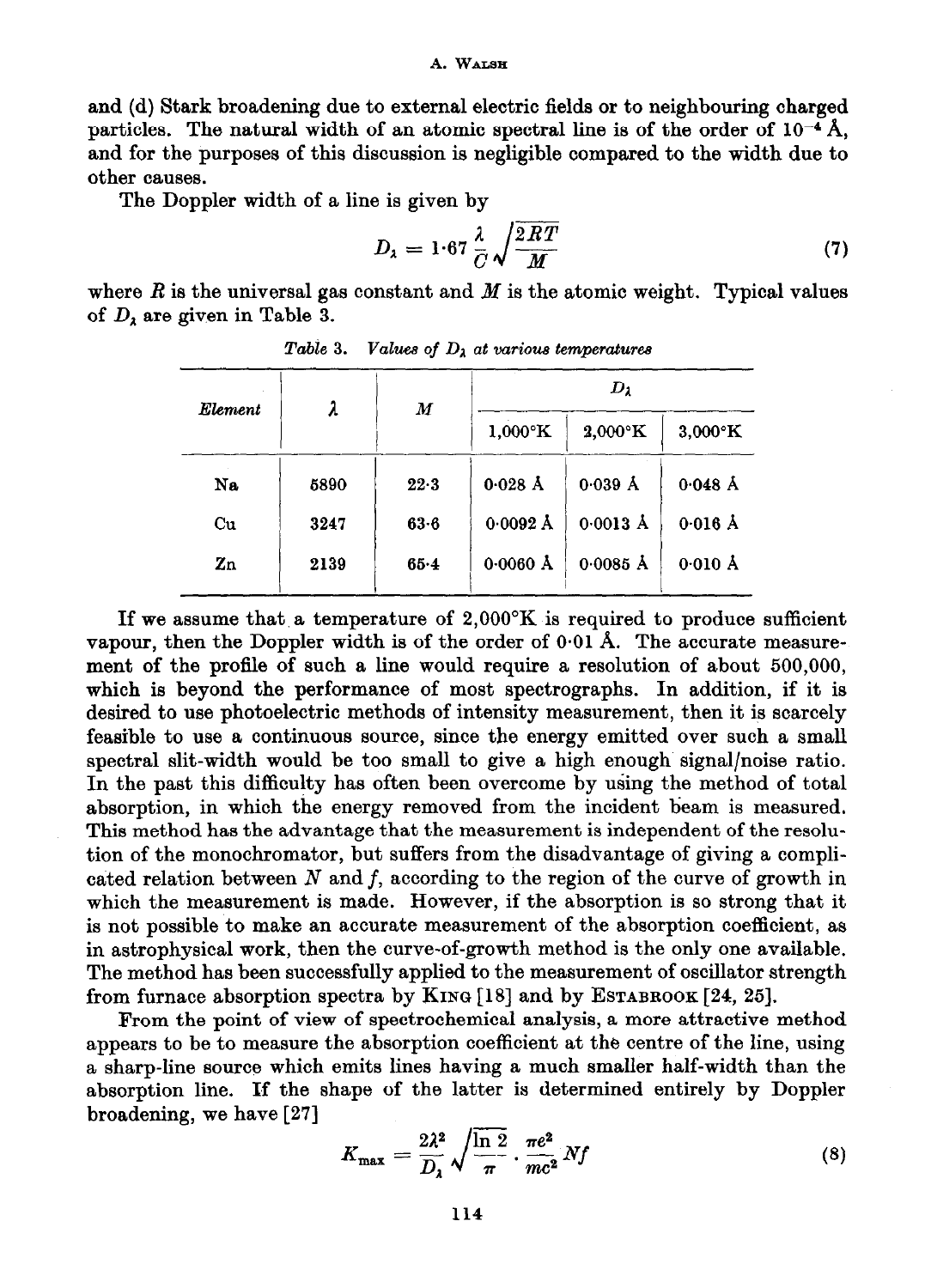where  $D$  is the Doppler width. Thus in this case also there is a linear relation between absorption and concentration.

If such a sharp-line source is used, it is now no longer necessary to use a spectral slit-width of the same order as the half-width of the absorption line. The requirement now is the ability to isolate a selected line from other lines emitted by the source. Thus spectrographs having the same resolution as those used in conventional emission methods are adequate. In many cases it may be sufficient to use filters.

Various methods of producing such sharp-line sources are available. In our work it has been found convenient to use hollow-cathode discharge tubes, and it has proved possible to make sealed-off tubes about the size of a photomultiplier tube.

There is one other experimental difficulty. In many cases vaporization of the sample will result in the emission of radiation at exactly the wavelength where it is desired to make the absorption measurement. This difficulty can be overcome by modulating the incident radiation before it reaches the atomic vapour and amplifying the output of the detector by an amplifier tuned to this modulation frequency. Thus the radiation emitted by the atomic vapour, which is not modulated, produces no signal at the output of the amplifier.

So far it has been assumed that the line shape is determined solely by Doppler broadening, and this is sensibly true if the vapour is produced by a vacuum furnace, such as that used by **KING,** and if the vapour pressure is so small that resonance broadening is negligible. Another convenient method of vaporizing the sample is to atomize a solution of the sample into the air supply of a Meker burner, as in emission methods of flame photometry. In this case there is broadening due to foreign gases, and, although we have not made accurate measurements for the flame we have used, its magnitude is probably of the same order as that due to thermal motions. Once the broadening due to pressure is known, the corresponding correction to equation (8) can be applied, using the tables published by ZEMANSKY [28]. As an example, if the pressure broadening width is equal to the Doppler width, the maximum absorption is 43 per cent of that due to Doppler broadening alone.

## IV. **Discussion**

The above discussion of atomic absorption spectra has indicated the attractive possibilities of using them for chemical analysis and of developing a method which will provide a useful complement to emission methods and in many cases may well supersede them. One of the main attractions of this absorption method is that, theoretically, it is expected to be much less susceptible to interelement effects. In so far as effects observed in emission are due to variations in the distribution of atoms over the tarious excited states, they would have no counterpart in absorption where this is due to a transition from the ground state. Similarly, absorption will not be critically dependent on the temperature of the atomic vapour, since the Doppler width only varies as  $T^{1/2}$ , whereas small changes in temperature produce large changes in the intensity of the emitted radiation. In addition, the integrated absorption coefficient is independent of wavelength, **in**  marked contrast to the emission intensity, which will vary according to Planck's law.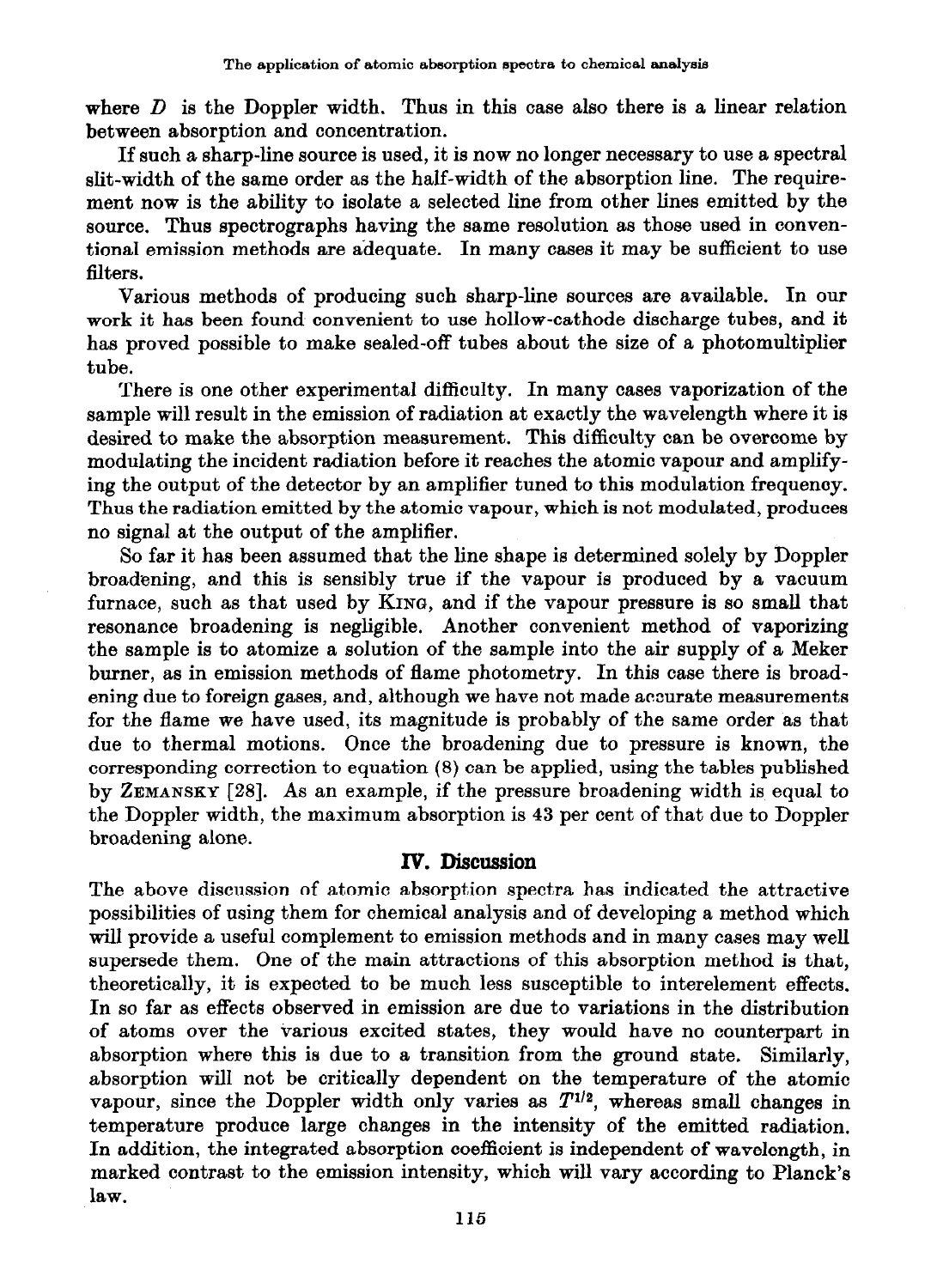Whilst the discussion has been limited to the ideal case of a vapour in thermal equilibrium, in practice there may be effects due to a sheath of cool vapour. But whereas in emission spectroscopy this causes self-reversal which reduces the peak intensity, in absorption it will contribute to the absorption and will in no sense reduce the sensitivity. Incidentally the self-reversal observed in emission spectra provides a good indication of the sensitivity of the absorption method. Another cause of deviation from thermal equilibrium is chemiluminescence; this may well produce a number of excited atoms, which is comparable with that due to thermal excitation, but will not produce any significant change in the number of unexcited atoms. Thus the effects on the absorption spectrum are negligible compared to those on the emitted radiation.

On the experimental side, the important advantage of the absorption method lies in the fact that the measurement of the absorption coefficient consists of measuring the ratio of two intensities, which is much simpler to achieve than the measurement of emission intensities in absolute units.

The possibilities of absolute analysis have been discussed and the use of a relative absolute method may also be noted. For example, if the sample solution is atomized into a flame, then a calibration for one element would serve to deduce the approximate calibration of other elements, provided the oscillator strengths are known. In this connection it would appear that, using standard solutions, this method could be used to determine oscillator strengths, at least to within an order of magnitude.

Finally, the absorption method may prove suitable for isotopic analysis. If sources emitting spectra of only one isotope are used, then an analysis for this isotope can be obtained directly, since the oscillator strength is the same for each component of the hyperfine structures of the excited level. If no pure isotope is available, then sources having different concentrations of isotopes may be used. Alternatively, an isotopic filter containing the vapour of one or more isotopes may prove satisfactory.

The results of some preliminary experiments have been in full accord with the conclusions arrived at in this paper, and future papers by J. P. SHELTON and the author will describe the construction of an atomic absorption spectrophotometer and its application to various analytical problems.

#### **References**

- [1] WALSH, A.; Chapter 7 of *Metal Spectroscopy* by F. TWYMAN, Griffin and Co., London, 1951.
- **[Z] PROKOF'EV, V. F.;** *C.R. Acad.* **Sci.,** *U.R.S.S.* **1940** 29 443.
- [3] **MEDOERS, W. F.;** *Anal. Chem. 1954* 26 54.
- [4] **MITCHELL, A. C. G. and ZEMANSKY, M. W.;** *Resonance Radiation and Excited Atoms,*  **Cambridge Press, 1934.**
- **[5] ROSSELAND, S.;** *Theoretical Astrophysics,* **Clarendon Press, Oxford, 1936.**
- **[6] UNS~~LD, A.;** *Physik der Sternatmosphliren,* **Springer, Berlin, 1938.**
- **[7] MEGGERS, W. F.; J.** *Opt. Sot. Amer.* **1941** *31 39.*
- *[8]* **SUGIARA, Y.;** *Phil. Mag.* **1927 4 495.**
- **[9] TRUMPY, B.; 2.** *Physik, 1930 66 720.*
- **[lo] VINTI, J. P.;** *Phys. Rev.* **1932 42 632.**
- **[ll] HARTREE, D. R., and HARTREE,** W.; *Proc. Roy. Sot. London,* **1936** A154 588 and A166 45.
- **[12] HARTREE, D. R., and HARTREE,** W.; *Proc. Roy. Sot. Londan,* **1938** Al04 167.